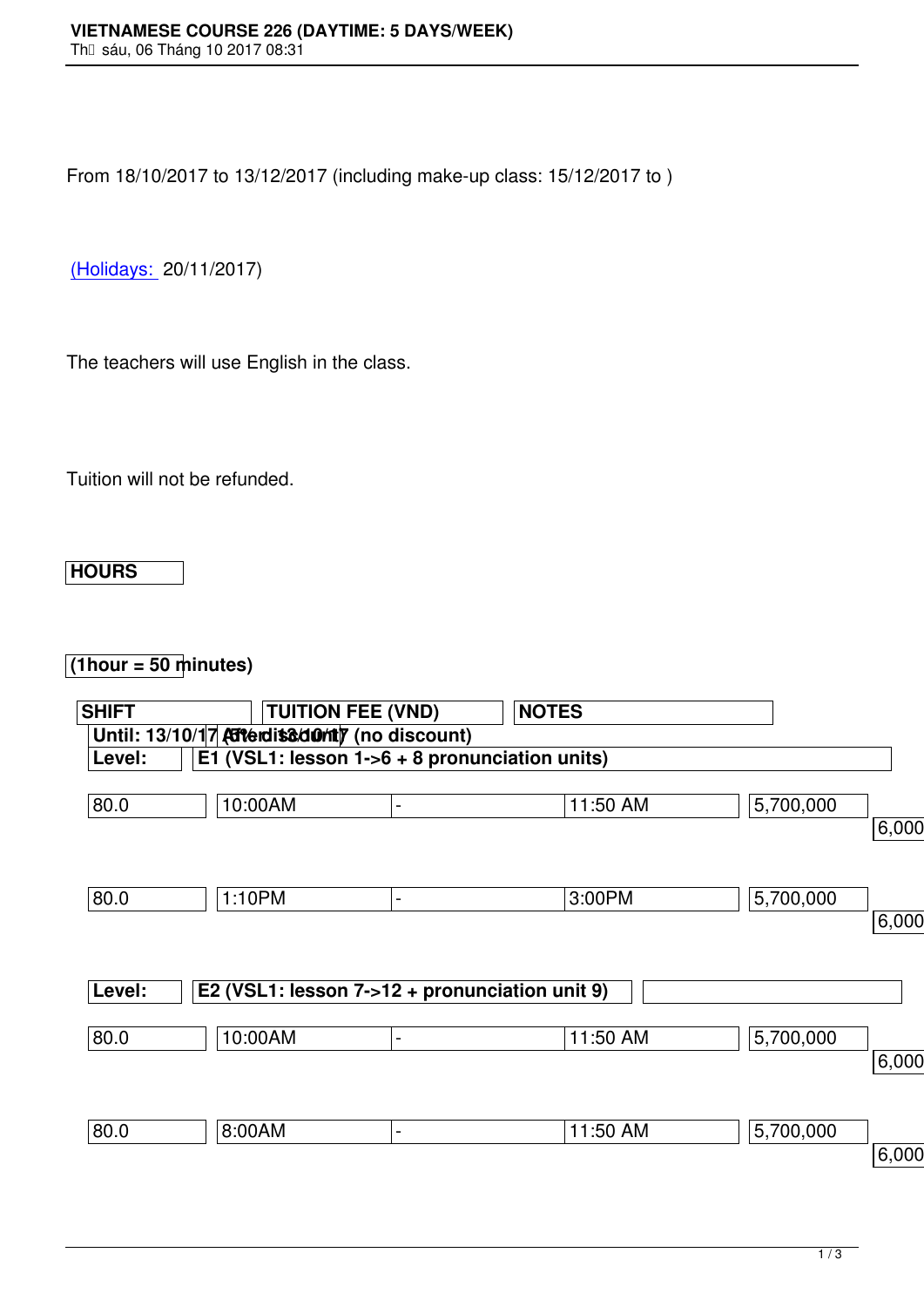## **VIETNAMESE COURSE 226 (DAYTIME: 5 DAYS/WEEK)**

Th⊡ sáu, 06 Tháng 10 2017 08:31

| Level: | E3 (VSL2: lesson 1->6)    |                              |          |           |       |
|--------|---------------------------|------------------------------|----------|-----------|-------|
| 80.0   | 8:00AM                    | $\blacksquare$               | 9:50AM   | 5,700,000 |       |
|        |                           |                              |          |           | 6,000 |
| Level: | E4 (VSL 2: lesson 7 ->12) |                              |          |           |       |
|        |                           |                              |          |           |       |
| 80.0   | 10:00AM                   | $\blacksquare$               | 11:50 AM | 5,700,000 |       |
|        |                           |                              |          |           | 6,000 |
| 80.0   | 8:00AM                    | $\blacksquare$               | 11:50 AM | 5,700,000 |       |
|        |                           |                              |          |           | 6,000 |
| 80.0   | 1:10PM                    |                              | 5:00PM   | 5,700,000 |       |
|        |                           | $\blacksquare$               |          |           | 6,000 |
|        |                           |                              |          |           |       |
| Level: | I1 (VSL3: lesson 1->5)    |                              |          |           |       |
| 80.0   | 10:00AM                   | $\blacksquare$               | 11:50 AM | 6,460,000 |       |
|        |                           |                              |          |           | 6,800 |
| 80.0   | 8:00AM                    | $\blacksquare$               | 11:50 AM | 6,460,000 |       |
|        |                           |                              |          |           | 6,800 |
|        |                           |                              |          |           |       |
| Level: | I2 (VSL3: lesson 6->10)   |                              |          |           |       |
| 80.0   | 8:00AM                    | $\qquad \qquad \blacksquare$ | 9:50AM   | 6,460,000 |       |
|        |                           |                              |          |           | 6,800 |
| 80.0   | 8:00AM                    | $\qquad \qquad \blacksquare$ | 11:50 AM | 6,460,000 |       |
|        |                           |                              |          |           | 6,800 |
|        |                           |                              |          |           |       |
| Level: | I3 (VSL4: lesson 1->5)    |                              |          |           |       |
| 80.0   | 8:00AM                    | $\qquad \qquad \blacksquare$ | 11:50 AM | 6,460,000 |       |
|        |                           |                              |          |           | 6,800 |